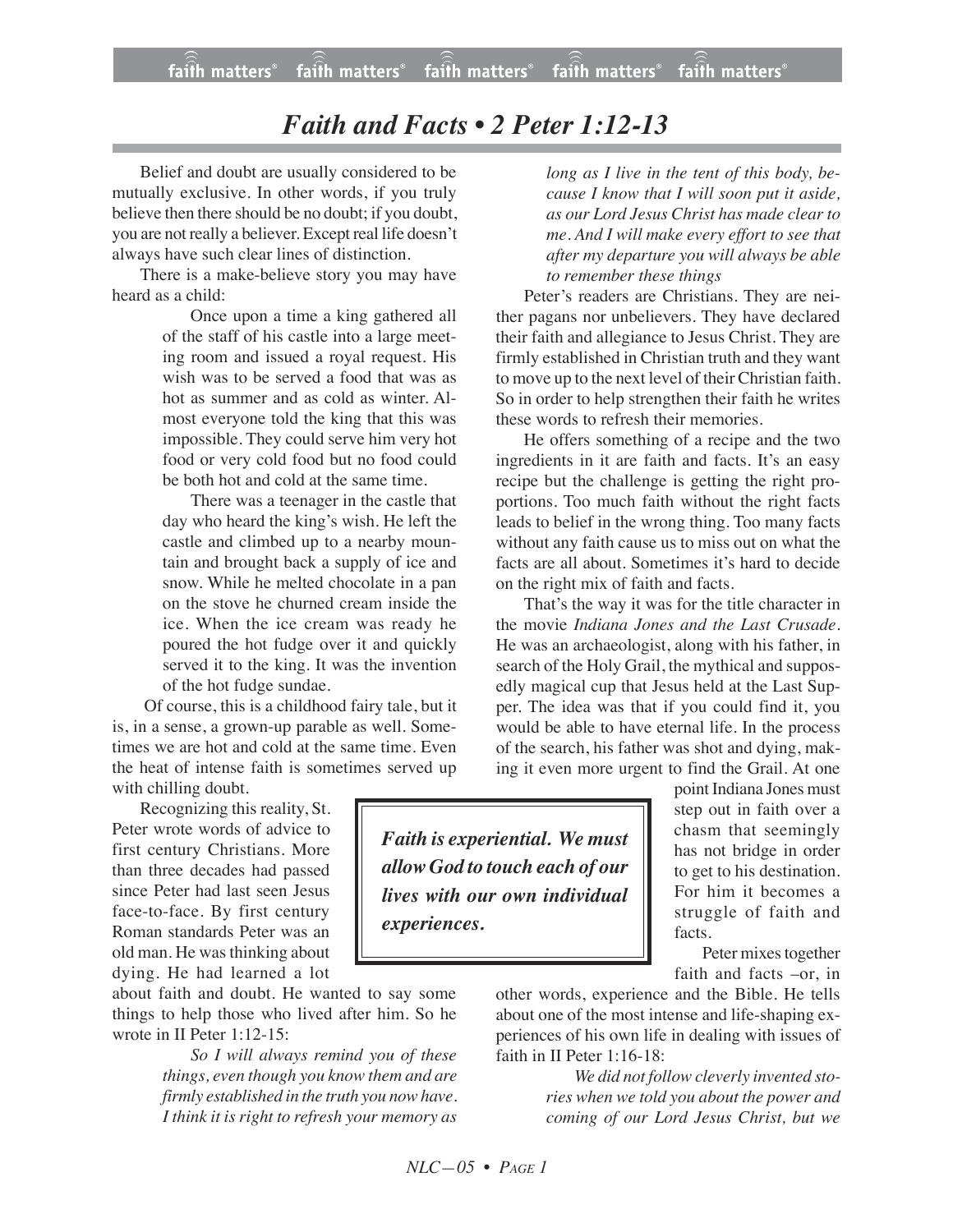*were eyewitnesses of his majesty. For he received honor and glory from God the Father when the voice came to him from the Majestic Glory saying, "This is my Son, whom I love; with him I am well pleased. We ourselves heard this voice that came from heaven when we were with him on the sacred mountain.*

Peter is recalling an experience that happened more than thirty years earlier. This same story appears in the biographies of Jesus in Matthew 17:1- 8, Mark 9:2-9 and Luke 9:28-36. Mark's biography of Jesus, however, is very much Peter's biography of Jesus because Peter was Mark's primary resource when he did his research. When we read Mark 9 we are reading what Mark heard from Peter's eyewitness experience. Peter was the eyewitness, not Mark. Here is what Peter is referring to from Mark 9:2-9:

> *After six days Jesus took Peter, James and John with him and led them up to a high mountain, where they were all alone. There he was transfigured before them. His clothes became dazzling white, whiter than anyone in the world could bleach them. And there appeared before them Elijah and Moses, who were talking with Jesus.*

*Peter said to Jesus, "Rabbi, it is good for us to be here. Let us put up three shelters—one for you, one for Moses and one for Elijah." (He did not know what to say, they were so frightened.)*

*Then a cloud appeared and enveloped them, and a voice came from the cloud: "This is my Son, whom I love. Listen to him!"*

*Suddenly, when they looked around, they no longer saw anyone with them except Jesus.*

*As they were coming down the mountain, Jesus gave them orders not to tell anyone what they had seen until the Son of Man had risen from the dead.*

What happened here is that Peter previewed heaven. Peter saw Jesus "unwrapped" so that the God-in-him brilliantly shined through. Peter had one of the most intense, supernatural, life-changing experiences in history. It shaped his life. It fed his faith. So when he talks about this recipe of faith

and facts, he puts faith, or experience, first.

If I were writing Peter's letter I would put the facts first. That's more the way I'm wired. Show me the facts and then I'll show you my faith. It wasn't that way with Peter and it isn't that way with many others.

There is an infinite supply of stories about personal experiences with God. Some are wonderful. Some are weird. Some are downright wacko. But we need to understand that faith is always tied to personal experience with God. Those experiences are as varied as our DNA. But Christianity is never just facts. It's never just the Bible. It's never just the recitation of the Apostle's Creed. If there is no faith then a person is not a Christian. If there is no experience it is not personal. This is why we describe communion as a personal encounter with Jesus. This is why we encourage believer's baptism where we make a public confession of our own personal relationship with Jesus.

As powerful and wonderful as this call to experience is, there are some warnings and the warnings need to be heeded.

Warning #1: Don't try to copy somebody else's experience. If we try to repeat Peter's experience we will be very disappointed. Don't climb a mountain looking for Jesus surrounded by James, John, Moses and Elijah. That was for Peter, not for us. Peter does not call us to his encounter but to our own encounter with Jesus. Unfortunately, wellmeaning Christians may try to impose their experience on others. They expect others to see the vision they saw, to speak in the tongue they spoke in or to experience their miracles. That misses the whole point. Faith is experiential. We must allow God to touch each of our lives with our own individual experiences.

Warning #2: Not all experiences are supernatural. Harriet Tubman is one of American's greatest heroes. Born a slave in the South she became a nurse during the Civil War, a spy and the woman who led many slaves to freedom. She lived into her 90s, dying in 1913. One of the powerful themes of her story comes from her intense Christian faith. She had a love and loyalty for Jesus Christ that was intense and shaped much of what she did.

Harriet Tubman tended to hear music and voices and have powerful visions all of her life. She would periodically fall into trances. Her biog-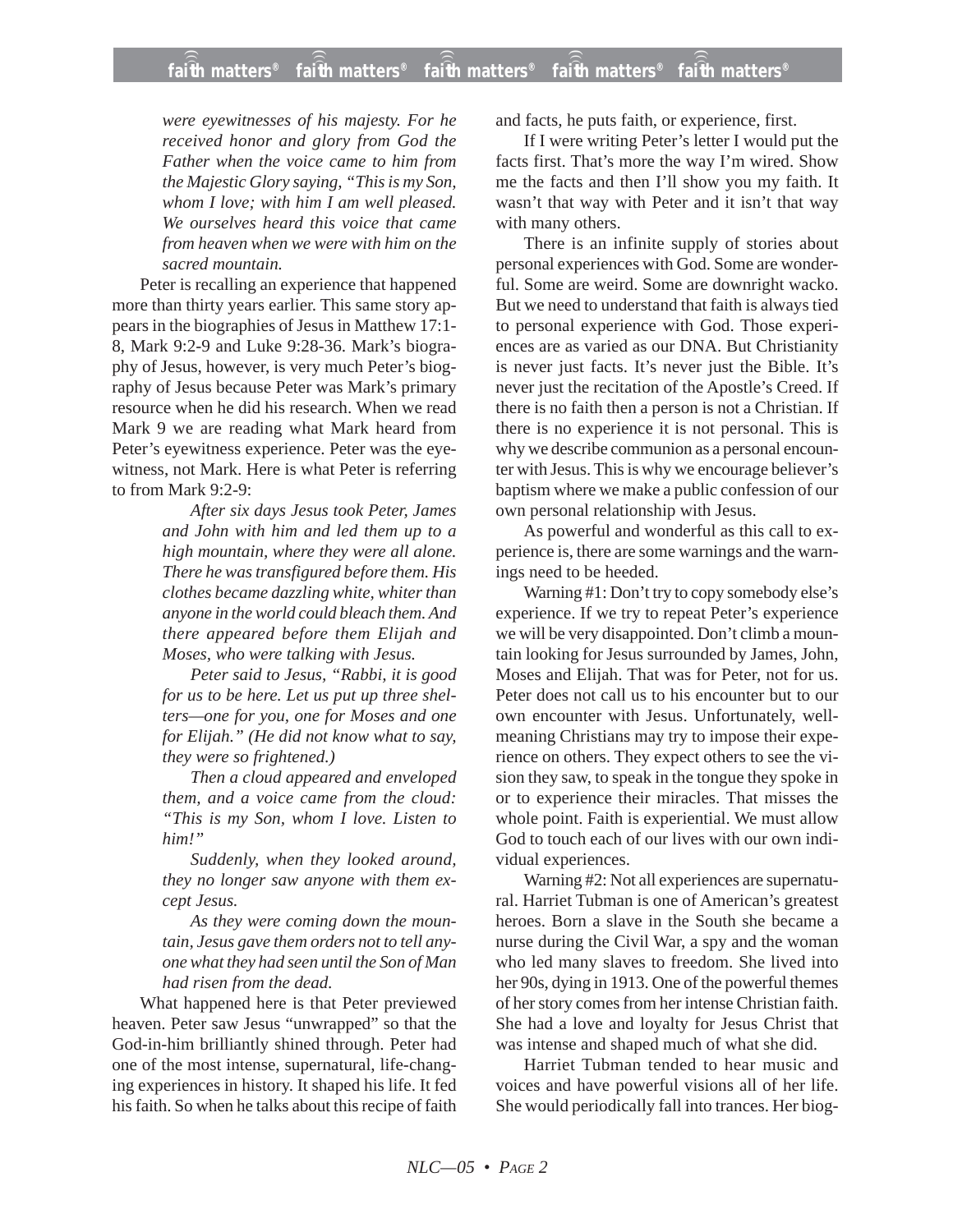## **faith matters® faith matters® faith matters® faith matters® faith matters®** ))) ))) ))) ))) )))

raphers connect these experiences to an event early in her life. When she was about five years old Harriet was working out in a field when a male slave left the field without permission. In order to stop the slave the overseer swung a two-pound lead weight. He missed the slave and hit young Harriet with the weight, smashing her skull. This injury resulted in temporal lobe epilepsy that may well be related to hearing voices, seeing visions and entering trances.

This is not to say that God didn't use that awful injury for good. He often does that. But it is to say that her experience should not be considered normative or transferable to the spiritual experience of other Christians.

Don't try to copy someone else's experience. And, remember that not all experiences are supernatural, although they may be supernaturally used by God. Most of all, let's get the main points that

Peter is making. Faith is personal. Faith is experiential. Peter's experience is not our experience nor is his faith our faith. Each of us must experience Jesus Christ for ourselves. And, experience must always be accompanied by objective facts.

Peter cites the Bible as his primary source of facts in II Peter 1:19-21:

*And we have the word of the prophets made more certain, and you will do well to pay attention to it, as to a light shining in a dark place, until the day dawns and the morning star rises in your hearts. Above all, you must understand that no prophecy of Scripture came about by the prophet's own interpretation. For prophecy never had its origin in the will of man, but men spoke from God as they were carried along by the Holy Spirit.*

This is a mouthful of words loaded with teaching and truth. It refers to the Bible and asserts that what the Bible says is factual and supernatural. In other words, we have experience and truth, facts and faith. But, we need to look at the details and

here those refer to the prophets.

Prophets are those that speak God's truth to us humans. They wrote the Bible. What they wrote is the facts. These facts ratify our faith and experience. These facts are God's bright light shining in our dark world. They are the fulfillment of past predictions and give confidence in the fulfillment of still future predictions. The idea here is that we can live with the truth of the Bible and its certainty to get us through this life, and even through death, in anticipation of that time when Jesus Christ will raise the dead and we will forever be with him in heaven.

II Peter 1:19 says we have this factual truth of the Bible "*until the day dawns."* These four words have special interest to me because they are etched into the grave markers of my father, my brother and my grandparents in New Jersey and England. They are written on my family's grave markers as

*…we can live with the truth of the Bible and its certainty to get us through this life, and even through death, in anticipation of that time when Jesus Christ will raise the dead and we will forever be with him in heaven.*

far back as I know. They affirm faith in the facts—that what the Bible says about the past is true and that what the Bible promises for the future is true. My relatives died with the expectation of a future when a new day will dawn—the day when Jesus Christ returns to earth to raise the dead and have Christians with him forever. Peter has one more

thing to say about the facts

of the Bible in II Peter 1:20-21:

*Above all, you must understand that no prophecy of Scripture came about by the prophet's own interpretation. For prophecy never had its origin in the will of man, but men spoke from God as they were carried along by the Holy Spirit.*

The authors of the Bible didn't just think up what they wrote all by themselves. They didn't spin their own interpretation of history. It wasn't their opinion or imagination or choice. They didn't make up a religion. They spoke what God had to say. They wrote with the authority and accuracy of the Holy Spirit

The Bible is the most studied and documented book in history. What it says has been studied, dis-